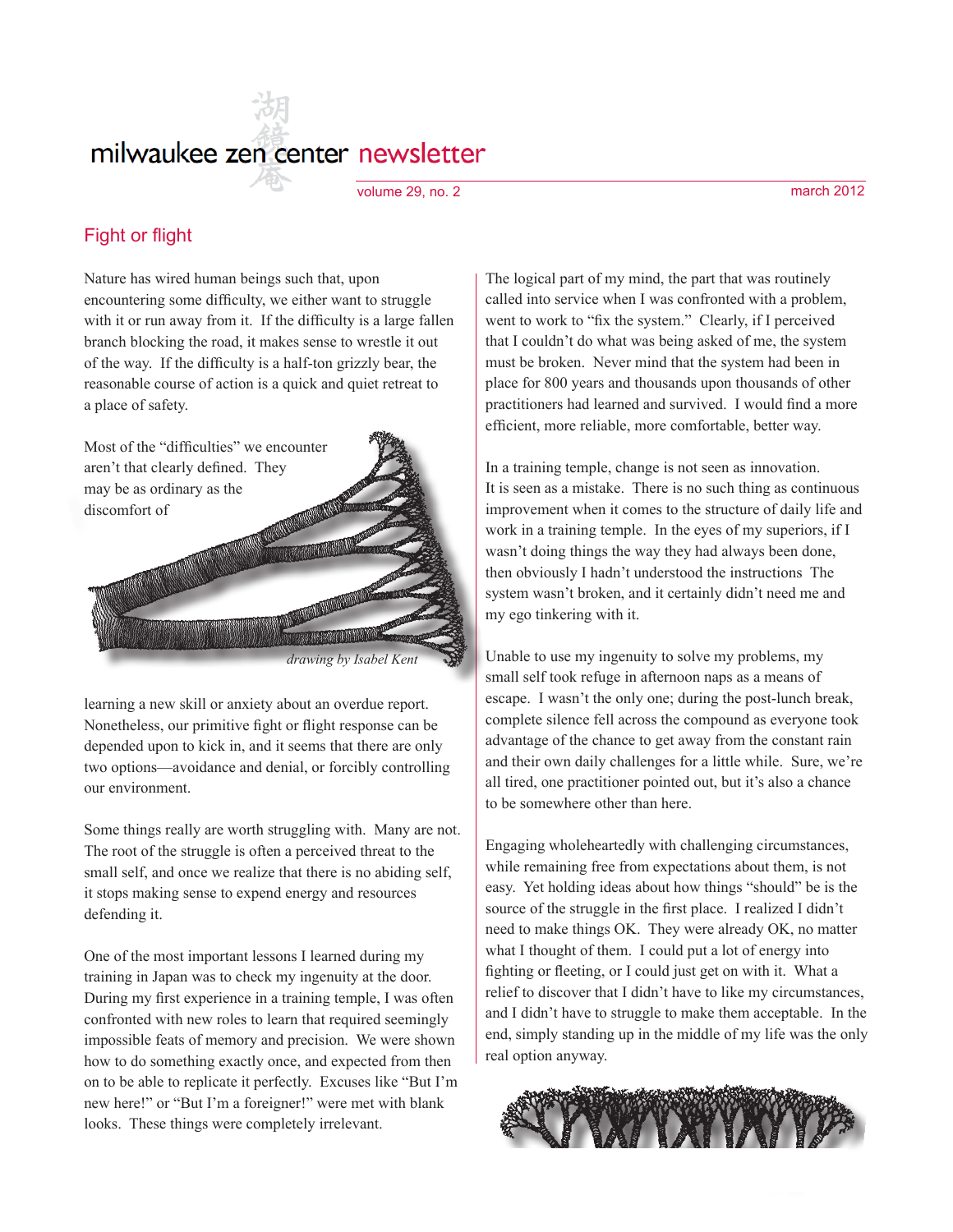# Upcoming events

# ■ *March*

## 4 Work Day 12-4 pm

After a pot luck lunch, we'll set to work on maintenance and administrative projects around the building.

#### 9 Buddha and the Box Office:

Spring, Summer, Fall, Winter and Spring 7:15 pm Under the vigilant eyes of Old Monk, Child Monk learns a hard lesson about the nature of sorrow when his childish games turn cruel.

#### 10 Annual Membership Meeting 9:30 am

Sangha members will gather to hear reports from the board of directors, discuss opportunities and initiatives, and elect the board for the next year.

#### 17 & 18 Two-day sitting for O-higan

O-higan is a time of concentration on the six virtuous practices (paramitas) of almsgiving, observing the precepts, forbearance, diligence, zazen and wisdom. We'll spend these two days considering how these paramitas are at work in our lives.

#### 26 Dinner at Serenity Inn, 5:45 - 7 pm

Bodhisattvas from MZC will prepare and offer dinner at Serenity Inn, a comprehensive, seven month transitional living program for homeless men who choose recovery from drug and/or alcohol addictions. For more information, or to sign up, please contact MZC's president, Peter Johnson, at *panddjohnson@sbcglobal.net.*

#### ■ *April*

1 Work day 12-4 pm See March 4 workday above.

8 Buddha's Birthday Celebration Check our website for the latest information.

14 Tonen's 80th birthday open house, 10:30 - noon

#### 21 &22 Two day sitting

Here's a chance to really dig into zazen practice by sitting for an extended time.

For complete and current information about our practice and events schedule, please visit us online at *www.milwaukeezencenter.org.*

#### **cosponsored with Woodland Pattern Book Center**

## An evening with Firethroat Press  $-March$  14, 7 pm



Join us for an evening with Firethroat Press founders Dale and Barbara Verkuilen. The new press, based in Madison, focuses on dharma studies and has already released several titles related to Dogen's teachings, as well as an illustrated Zen fable. Barbara Verkuilen will read from *The Tale of Zen Master Bho Li* and be available to sign copies of the book.

Woodland Pattern Book Center 720 Locust Street, Milwaukee www.woodlandpattern.org/ www.firethroatpress.com

Firethroat Press

### *Special opportunity* Sangha field trip to Toshoji in Okayama, Japan May 30—June 10

Experience Soto Zen practice in its traditional setting by living in a training temple. It's a terrific opportunity to gain understanding of the context in which our practice arose and get a taste of Japanese Buddhist culture. For more information, please contact MZC.

## Great Sky Sesshin at Hokyoji Zen Practice Community August 11—18

This Soto Zen style sesshin draws together teachers and practitioners for seven days of deepening their understanding of the dharma under the extraordinary great sky of Hokyoji. Our theme and text for this year's sesshin is Dôgen's Shôji (Birth and Death) fascicle of the Shôbôgenzô. For details, please visit our website at *www.milwaukeezencenter.org.*

#### **Visit our online gift shop**



Shirts, totes, mugs, mousepads and more! MZC hoodies and T-shirts available in black or white.

*NEW!* Order our popular Eiheiji incense online!

Go to *www.milwaukeezencenter.org* and click on *Gift Shop.*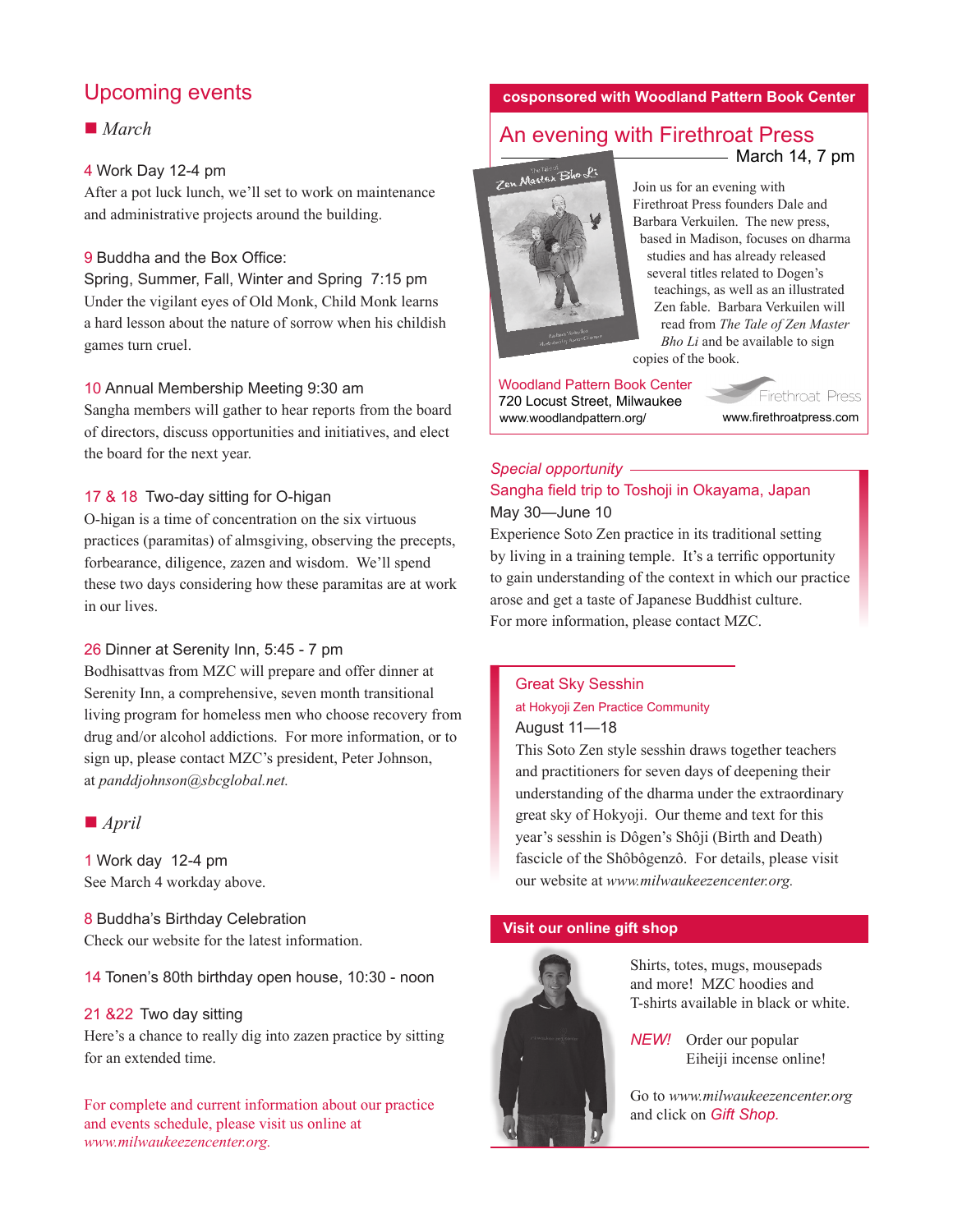# *New Thursday zazen opportunities*

# Southwest Zazenkai to begin March 8

Sangha members who live across town from MZC now have the weekly chance to sit zazen with others a little closer to home. Quality Therapeutic Massage, operated by Tracie Nichols, will host our Thursday night zazenkai (sitting group) at its newly-remodeled Hale's Corners facility. Mirroring the regular MZC schedule, zazen will begin at 6:30 and 7:20 pm with 10 minutes of kinhin (walking) between periods.

MZC began a search for a satellite venue for zazen when a sangha survey indicated that some practitioners were interested in sitting with others but lived too far from the center to attend regularly. The Southwest Zazenkai will replace Thursday evening sitting at MZC.

Everyone is welcome at the Southwest Zazenkai, regardless of experience level, and there is no cost (although donations will be accepted). Quality Therapeutic Massage is at 10555 W. Parnell Street, Suite 3. The building is just off Highway 45 and has ample parking.

# Doors open at MZC for noon sitting

In an effort to make zazen available to busy students and faculty on the University of Wisconsin campus, MZC now offers an hour of open sitting on Thursdays. There are no bells or designated periods of walking or sitting; participants are encouraged to simply arrive when their schedules permit and leave when they must. Letting practitioners set their own schedules allows them to adapt to the various start times of classes, jobs and other campus activities. Sangha member and grad student Andrew Dicks took on the job of posting MZC's invitational flyers around the campus.

While promotion has been aimed primarily at the University community, everyone is welcome at the open sitting. Retired folks, those working at home, or anyone who can take a lunchtime zazen break may find this noon sitting a welcome addition to their weekly practice.

# **Happenings**

With Hoko facilitating and Tonen taking notes, the **Buddhist Peace Fellowship** met in January at the Mindfulness Community of Milwaukee. BPF is made up of practitioners from several different Buddhist traditions. The group discussed connecting sanghas, raising awareness of Buddhist practice, providing a Buddhist perspective on issues, and acting as a resource for the community on social issues.

Reversing the roles, Tonen presided over the January meeting of the **Milwaukee Area Interfaith Relations** group, of which she is the chair, while Hoko took the notes. MAIR is planning a major June speaker event at the local Hindu temple.

MZC's **board of directors** met in January and February to review financial updates, discuss membership policy, and prepare for the March 10 annual membership meeting. The nominating committee is searching for those interested in being candidates for election to the board. Contact MZC to be put in touch with the committee, which will explain board service and answer questions.

Tonen made a two-week trip to **Cape Town, South Africa** in February to visit a friend. While there she enjoyed warm weather and family-style hospitality.

Hoko was a panelist at **Ripon College's Women in Religion** event February 14. She joined representatives of Christianity, Judaism, Islam and paganism.

On February 20, Tonen made a pastoral visit to **Rogers Memorial Hospital**. On the 28th, she and Hoko participated in an *Amazing Faith* dinner at the home of interfaith workers Katie and Tom Heinen. The **Dinner Dialogues** provide an opportunity to meet people of other faith traditions, share experiences, listen to the sharing of others, and converse about matters of faith and spirituality in a safe, controlled environment.